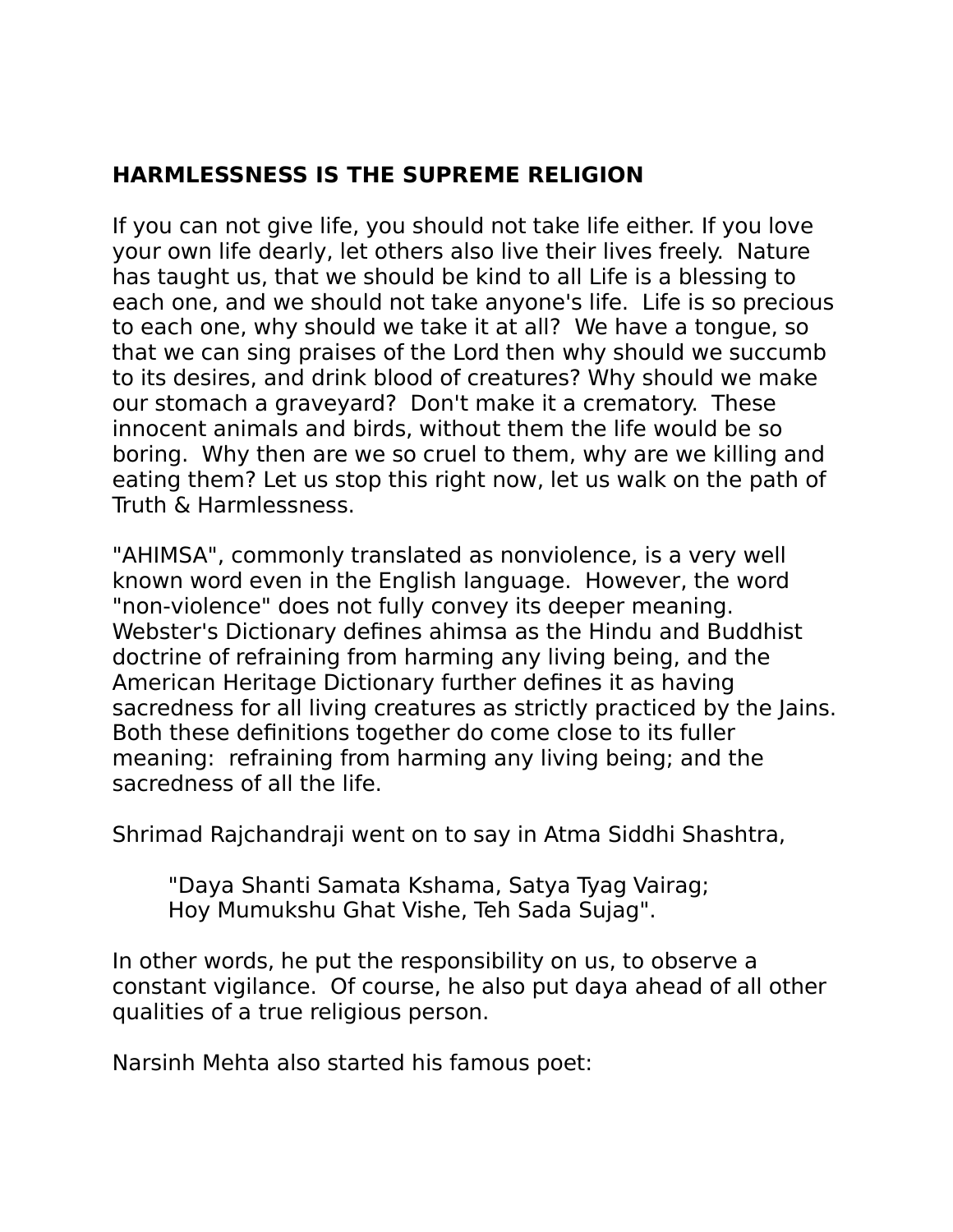Vaishnava Jana To Tene Re Kahiye, Je Pid Parai Jane Re.

This is a very fundamental principle of the whole Indian culture.

Normally, we consider vegetarianism as Jiv Daya, because there are countless cruelties involved in eating meat. But, Jiv Daya can not stop there. It takes us into reading carefully all ingredient labels; it also takes us into avoiding the use of animals in cosmetics and their testing; and use of silk, wool, ivory, pearls, etc. beauty items for fashion; it also questions the use of animals in schools; or using the animals for our entertainment in zoo, circus, or a cage at home. In a very short sentence, I would put it as "Animals are not for ours to eat, wear, to experiment on, or for our entertainment."

In America, 7 billion animals are killed every year, of which 99% are slaughtered for food. Thus, our vegetarian diet keeps us away from a major portion of that violence. However, this number is staggeringly huge. Even the 1% of animals killed for non-food purposes amount to 70 million. That means, one animal is killed per vegetarian household, every year, for the purposes of leather, cosmetics, testing and entertainment. Can you imagine, that your family will participate in consumption of 25 animals in next 25 years, for the shoes, car seats, purses, cosmetics, cosmetics, etc.? This is the reason for taking some extra effort, learning all the Jiv Daya issues.

- Narendrabhai Sheth

# **SCRIPTURES**

By Anuja Shah (Dallas, TX)

I will discuss how we believe in the principles of Ahimsa and where they come from our Jain scriptures.

Pratikraman discusses within Samayik, in the third lesson, how we should ask for basically all of our sins to be dissolved. It says, living souls, with one, two, three, four, or five senses, that I have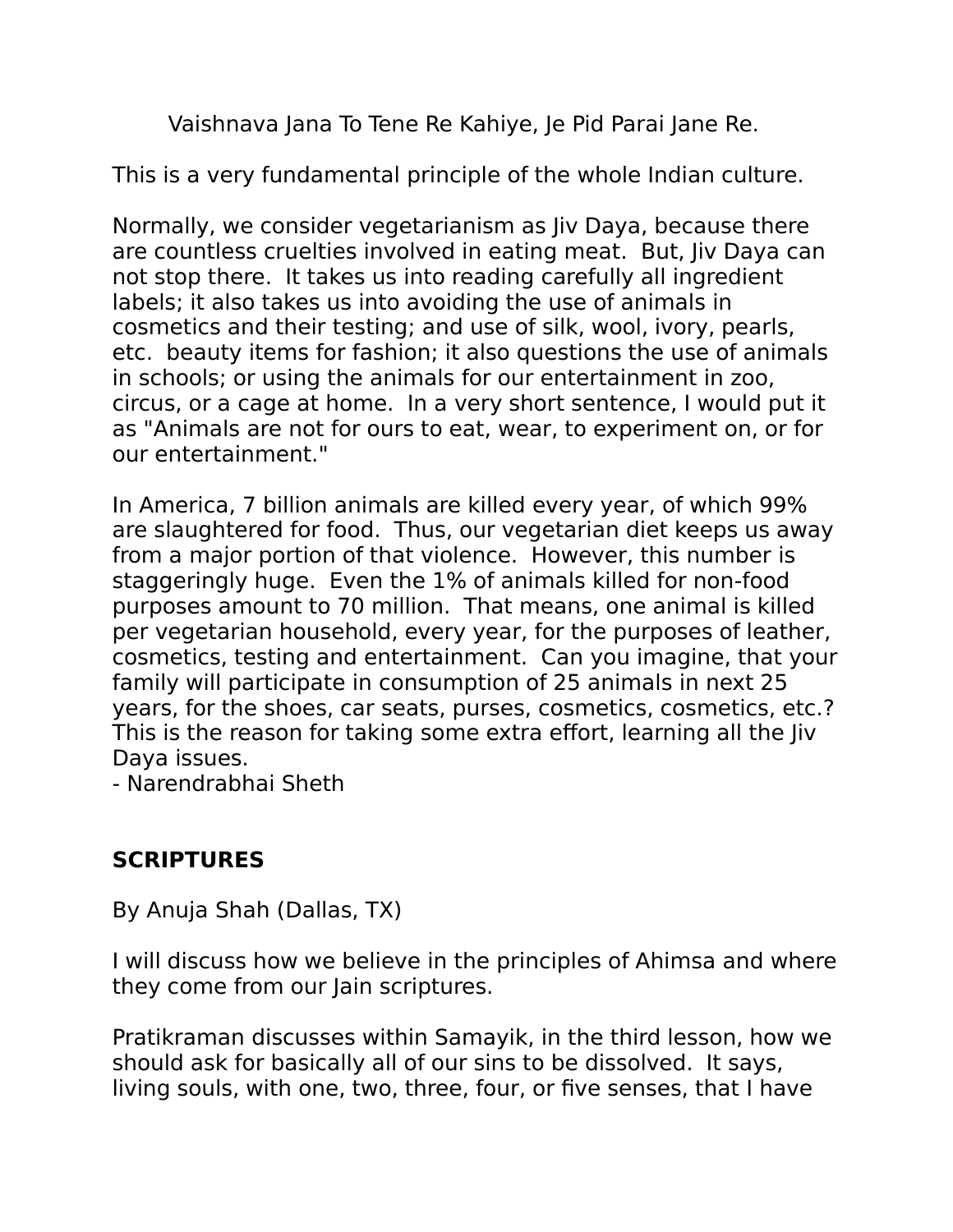inflicted pain, crushed, attacked, covered with dust, rubbed, collided with one another, tormented by turning on one side or completely upside down, moved from one place to another, frightened, bothered, alarmed, or separated from life, may all such sins be dissolved.

It discusses in our first vow, nonviolence, how many little creatures have senses and they do get hurt with many things that we do. Even while walking, we can crush living beings, seeds, plants, dew, anthills, spider webs, live water, and live earth. By hurting animals, and everything else, it just combines the pains and everything they feel more and more. It goes into all the senses that they have and how much pain we can put onto them by our carelessness. Try not to hurt or kill the smallest living beings.

On the limitation on consumption and occupations: it also goes into the occupations people have, how those can affect the different living beings. Also, anything you buy from a company which helps to endorse their hurting the animals or simply killing.

And last but not least - in wrongdoings a Jain cannot have an occupation that would hurt or damage animals.

## **THE SHOW MUST - NOT - GO ON**

by Ruchi Khara (Dallas, TX)

Animals used in traveling shows are subjected to severe abuses at county fairs, shopping malls and theme parks. Attractions include wrestling bears, fire jumping lions and piano playing rabbits. These acts may be amusing to the audience, but they are not fun for the animals. Forcing animals to perform acts that are unnatural to them requires rigorous training methods that can include electric prods and food deprivation. Animals are sometimes drugged or have their teeth and claws surgically impaired.

Confined to tiny transport cages, animals must endure constant stress. They often suffer from temperature extremes and irregular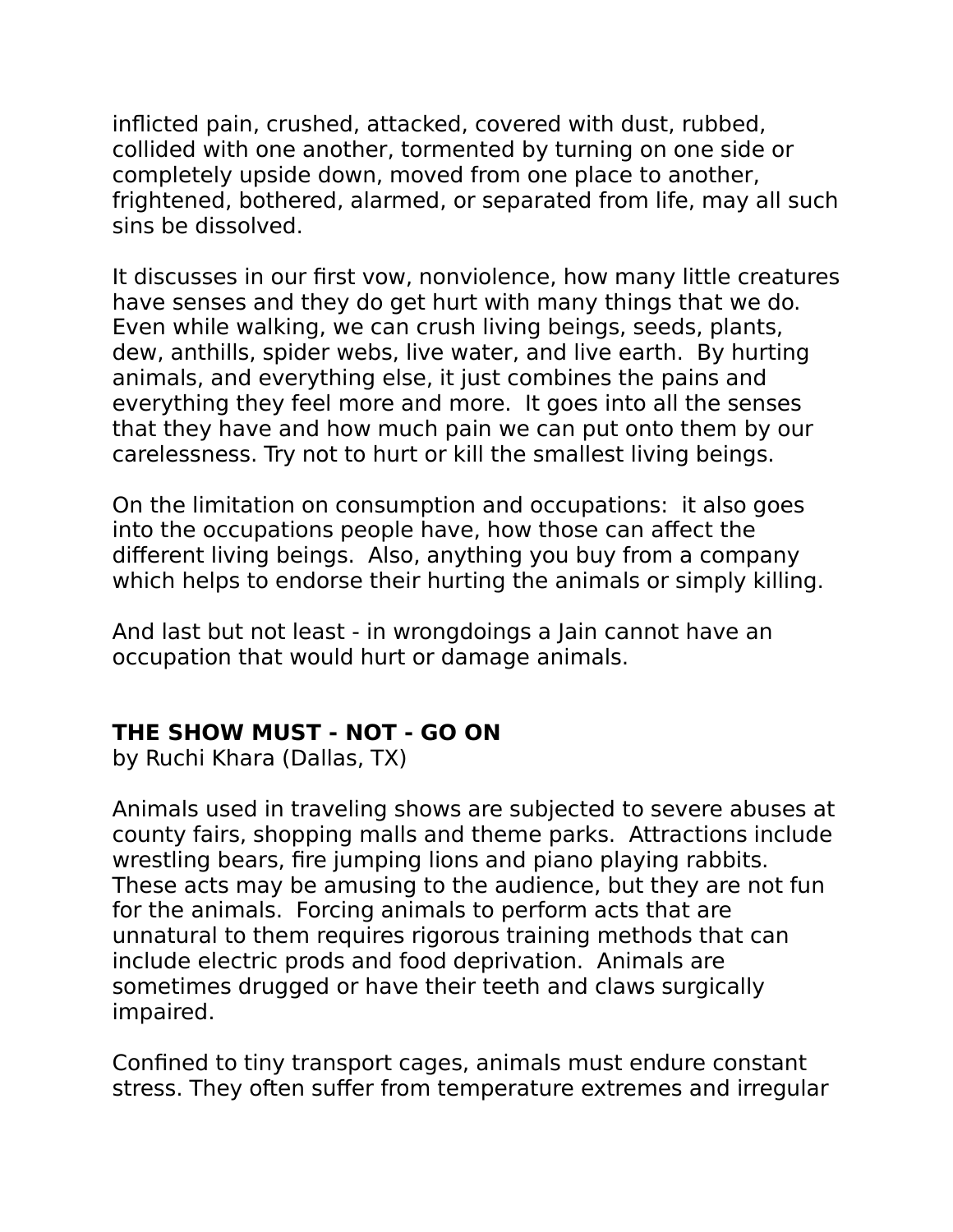feeding and watering. Without exercise, they become listless and prone to illness. Many animals resort to self-mutilation in reaction to stress or boredom. Incidences of animals attacking spectators, especially children are frequent. When an animal show comes to your town, the following steps should be taken:

- 1. Voice your concerns to the fair manager or promoter. Tell them about the abuse and warn them that the show will be boycotted.
- 2. Have everyone you know write the Secretary of Agriculture, 14th Street and Independence Ave, SW, Washington, DC 20250. Ask them that traveling shows be banned due to the cruelty involved.
- 3. Educate the group that animal acts appeal to most: children. Show them that animal acts are not needed for entertainment. Take them to see dazzling human performances rather than pathetic animal acts. If all of these steps are taken, together we can help stop animal exploitation now and in years to come.

## **ANIMALS IN ENTERTAINMENT**

by Samir Sanghani (Houston, TX)

It is easy for Jains to avoid eating meat and using animal products for these are obvious products of violence. However, the true Jain analyzes all of his/her actions and takes great care in assuring that s/he is not also promoting violence in any indirect way. Some animals are cute, some are cuddly and lovable; some animals are ferocious, strange, or mysterious to us humans. Some animals possess great skills: they run fast and perform interesting tricks. These are things which are, in their natural state, are not bad. However, it is the exploitation for their looks and skills for our entertainment, that we as intelligent Jains must realize and consider.

Horse racing and dog racing is the first example. If gambling does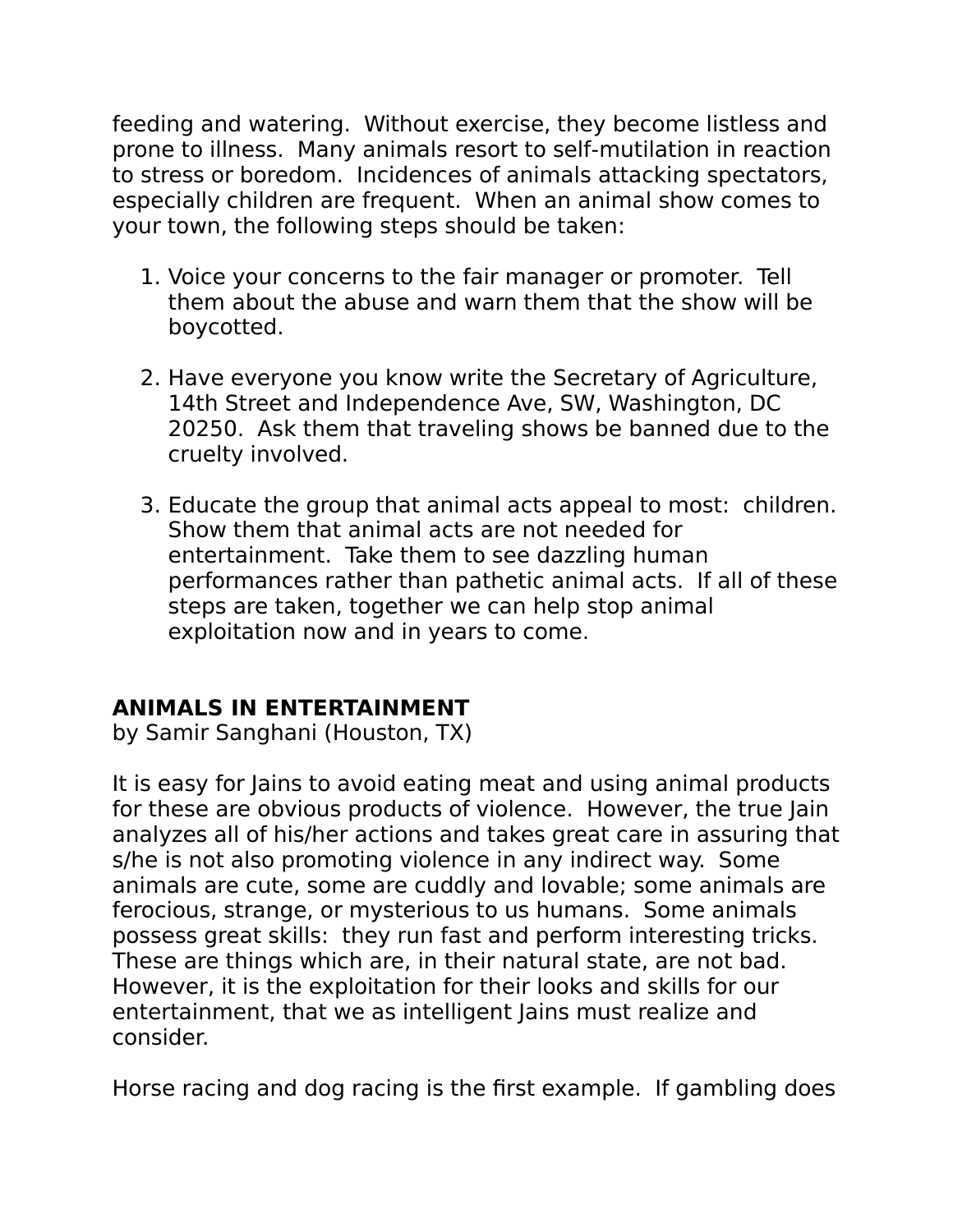not present a moral problem, then watching a bunch of fine animals test their skills seems to be a reasonable sport. However, how are the animals treated before and after the race? Race horses are often only important to owners when they are racing. It is common for trainers and even veterinarians to give pain killing drugs to horses that have small injuries or bone fractures so that they do not miss a race. This often leads to the injury worsening, or to the horse breaking down on the track. More often than not, this leads to lameness for the horse. Veterinarians of race horses admit that 60 to 90 percent of racehorses end up significantly lame . Permanent injuries are also caused by hard track surfaces and racing in all types of weather (many tracks stay open year round to squeeze as much money as possible). Horses usually start racing at the age of two, before their bone has fully developed, leading to disformity.

Most disturbing is the fate of a horse who has ran his career or has been permanently disabled. Unless a horse becomes famous for winning the nation's top race, it is never rewarded an easy retirement. Usually, a horse is killed in an unceremonious death where it's body parts are turned into dog food or glue. Beyond the glamour and elite image, race horses lead stressful lives which too often end in crippling injuries and premature death.

The next form of entertainment is even more disturbing to analyze, as it has long been a favorite of all children: the Circus. The major problem with circuses is that they are constantly on the road. An animal who may be used to its natural habitat is suddenly forced to join a circus where they are usually kept in cramped living compartments most of the time. The Animal Welfare Act requires that animal transport need only allow the animal to stand up and turn around when confined. Imagine an elephant, horse, or any large creature living in a room only about twice the size of its body. It is like a human living in a closet nine months out of the year! While traveling, animals are given last priority for care. Another by-product of wide traveling is the changes in climate. Unlike humans, who dress according to the weather, animals are pre- dressed for their particular environment, and they end up suffering unnoticed when they are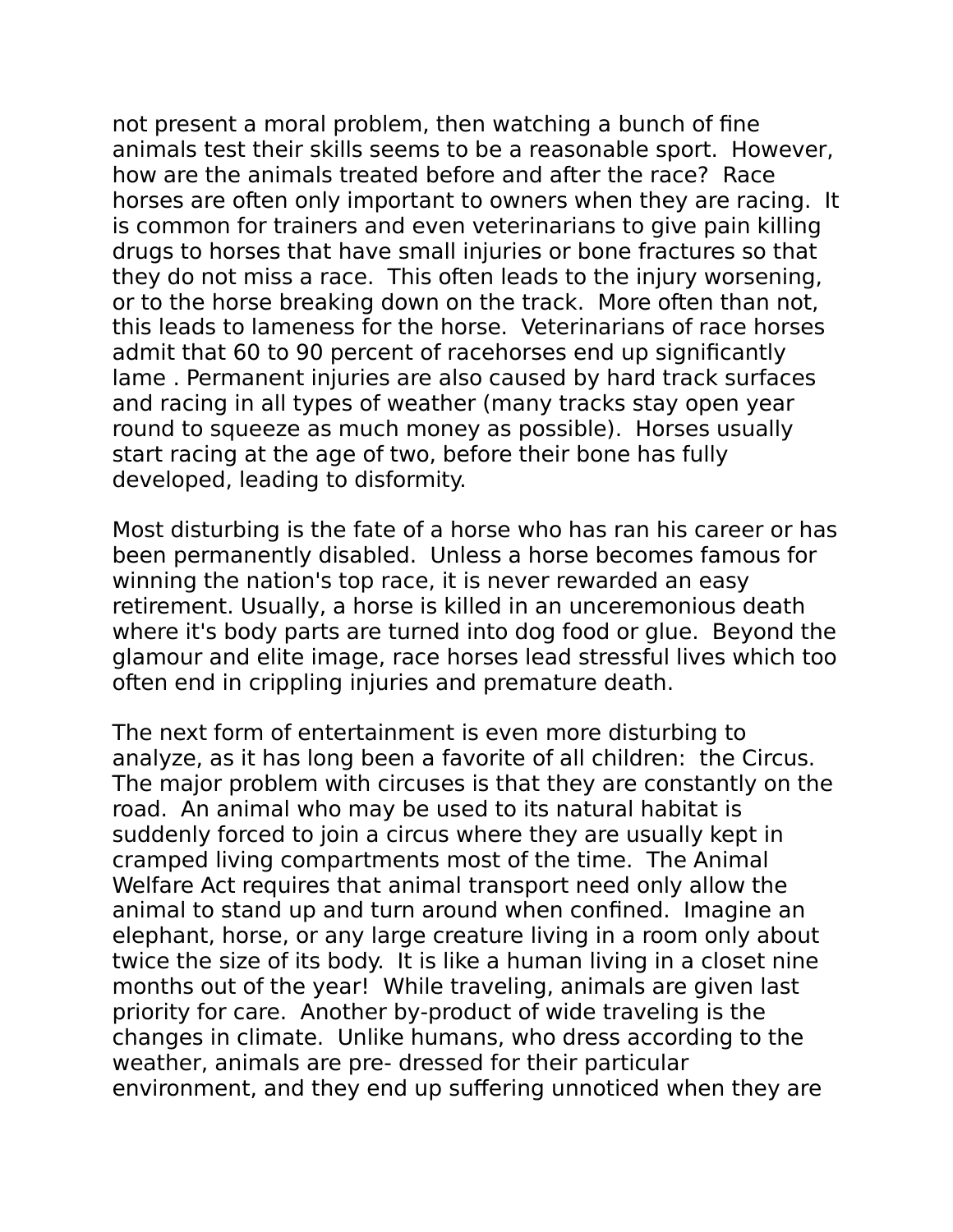moved to unnatural climates. The hot climates are hard on animals like bears, while others like the lions suffer in colder places. During the off-season winter months, animals are usually kept in small unpleasant barn stalls or even in trucks. Few circuses spend money on winter homes since they are only used for several months a year.

This stressful life becomes even more horrifying during training! Physical punishment has long been a standard training method to lead animals to perform acts (such as riding bikes and elephants standing on two legs) which are stressful, uncomfortable, and totally unnatural. For safety, many animals are drugged and have their teeth removed (since, it is after all natural for them to try to resist the torture.) The tools used by trainers in the circus, like the lion whips, the tight collars, the muzzles, these are all reminders to the audience that the animals are being FORCED to perform. Most shows try to depict animals as either being ferocious, or just stupid, compared to their brave or commanding human counterpart. These are demeaning acts which show nothing about the true nature of the animals.

The final institution examined is the toughest to digest for most people. The zoo, an accepted and lovable place, not only is a favorite family trip, but also is portrayed as a haven for animals and endangered species. Zoos claim to educate people and protect species, but they usually fall far short of this. Although zoos may have small plaques displaying the animals name and where they come from, little else about the animal's life is discussed. What's more, the natural state of the animal cannot be observed because it is kept in a confined area, which at best, is made to look like the area where he has come from (with no relation to climate, weather, and other wildlife). Bird's wings are usually clipped so they cannot fly, fish are kept in tanks with little water, and animals which naturally live in herds or groups, are kept alone, or at most with one or two others. The natural instincts of the animals are totally denied. Instead of hunting and mating (natural urges), they are fed regularly and are bred as the administration wishes! Because of the confinement, animals have little privacy, have little exercise, and almost no mental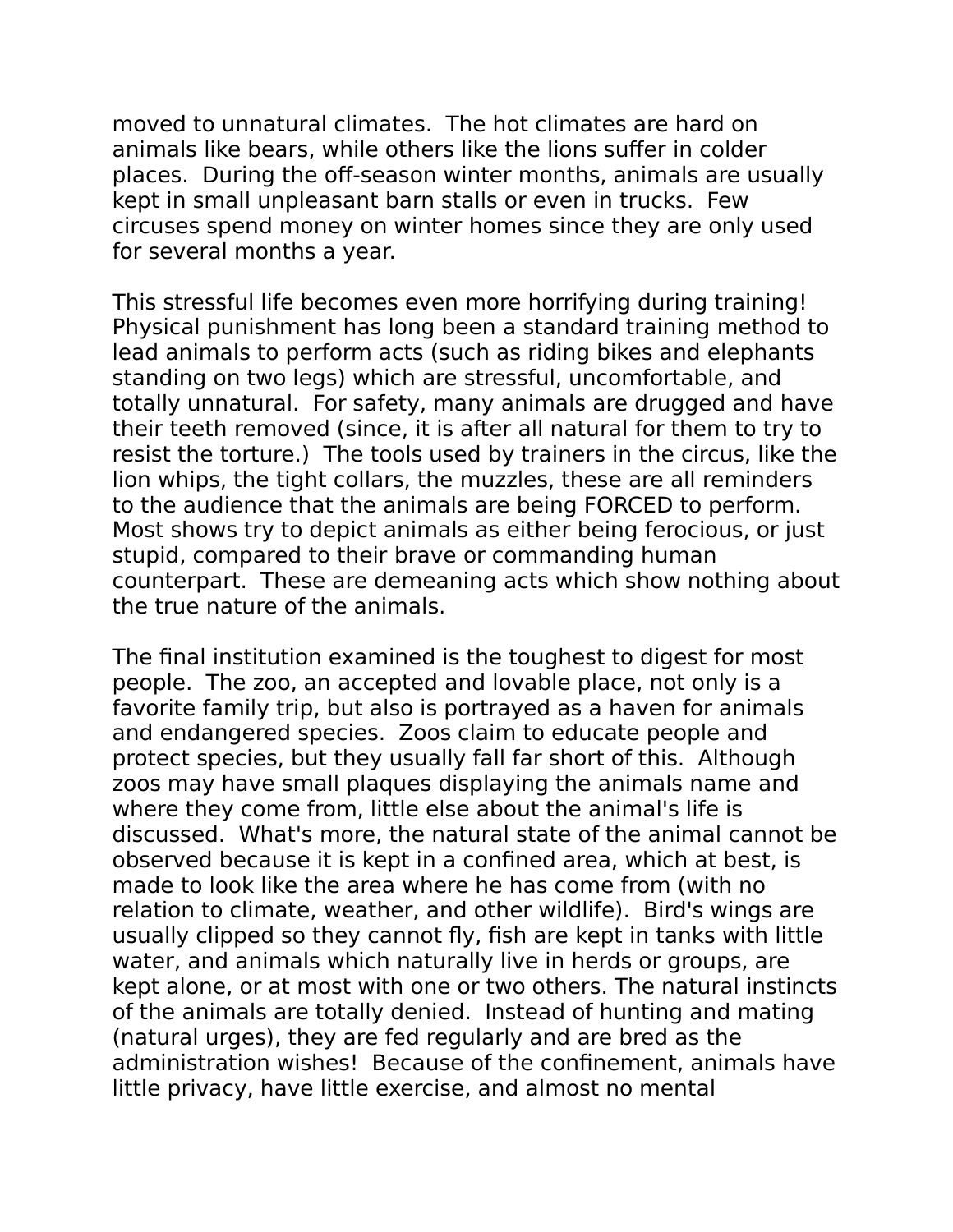stimulation - all resulting in abnormal or self-destructive behavior. Have you ever seen an animal pacing back and forth... that is a known sign of insanity in animals (humans do it to!!!) As for species protection, keeping a few endangered animals in captivity does nothing to help the natural habitat of the endangered animal (which, unfortunately, is the cause of endangerment - man's encroachment and destruction of the animal's natural habitat). In the few rare cases that controlled breeding does work on endangered species, it is almost impossible to release captive-bred animals into the wild, as they are used to regular feeding and protection!

And what about the dignity of the animals? With all their base instincts and desires being cut off, what can they do? Instead of educating the public about wild-life, zoos create a dishonorable image of the animals. One survey done at the zoo in Buffalo, NY found that most people passed by animal cages quickly, and described them as "funny-looking, dirty, or lazy". What can you expect, having taken them from their majestic lands to put them into small prisons! It is inhumane, disgraceful, and un-Jain.

So what can we, the small population of Jains, do about this? The first two practices, Racing and Circuses, are pure profit operations. By not attending and pouring money into these rackets, you are making a big statement. Also, one can try to publicize the life and cruelty accorded the animals... publicity which both institutions have worked hard to purposely avoid! The zoo, however, is not usually a profit making business. They are funded by donations and city money. A concerned citizen can start by voicing complaints to the zoo management and directors, especially if you see certain badly treated animals. You can get involved with the zoological society of the community, which tries to raise money specifically to improve animal living conditions. With larger zoos, it is impractical to try to close them down, however, one can try to stop tax money from being spent on substandard exhibits. However, if you are not able to actively work to improve animal conditions, then the least you can do is not patronize the zoo. The most important thing to remember is that, no matter how much these institutions are a part of life, to participate is to accept and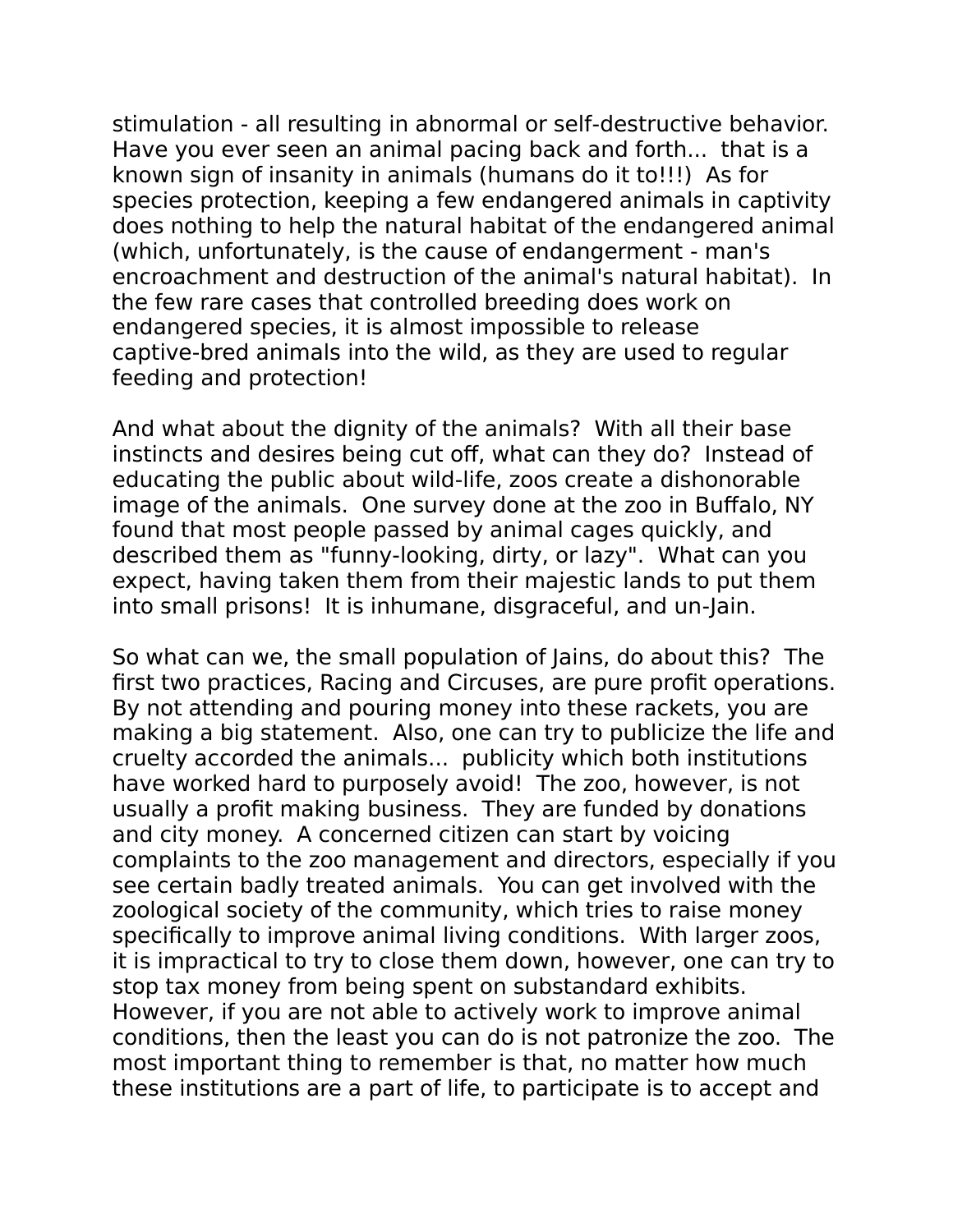support the violence that they stand for.

## **PREDATOR CONTROL**

by Manish Mehta (Dallas, TX)

Why is it that Jains try not to kill animals? They will probably say it is because of Ahimsa. Jains are taught that it is not right to kill anything because of the theory of non-violence. Although this may be our foremost reason, there are other reasons which lie behind walls that most of us are not exposed to.

One of the reasons why animal killing is very harmful is predator control. This is the killing of predators of certain animals so there are more of the protected animals. Animals that predator controllers are trying to save are cows, pigs, etc. They want more of these so more meat can be produced. This can lead to severe destruction in the ecological system. When an animal does not have enough predators, there will be an overpopulation of prey. This can lead to not enough food for the animal and many diseases can spread around. In truth, this is destroying nature. There are many animals that are killed for the overpopulation of another animal. From 1937-1970, Animal Damage Control (ADC) killed 2,823,000 coyotes, 477,104 bobcats, 23,830 bears, 50,283 red wolves, 1,744 mountain lions, and millions of other animals for the protection of cows. All this killing is for the sole purpose of having more meat, and the cost is \$30 million fully funded by taxpayer dollars. What this means is that we, unknowingly, are helping the ADC achieve this.

I will describe the method of these killings. First, governments of thirty-one states offer bounties for predators, dead or alive. Money for these animals comes from taxes. Second, notoriously cruel and indiscriminate traps which have been banned in more than 70 countries are set up. Many capture animals that were not intended to be killed. Finally, many animals are poisoned. Fluroacetate, a super toxic poison, is injected into bait carcasses and placed in predator habitats. This is so dangerous that it was banned for a time in the US but it was later brought back.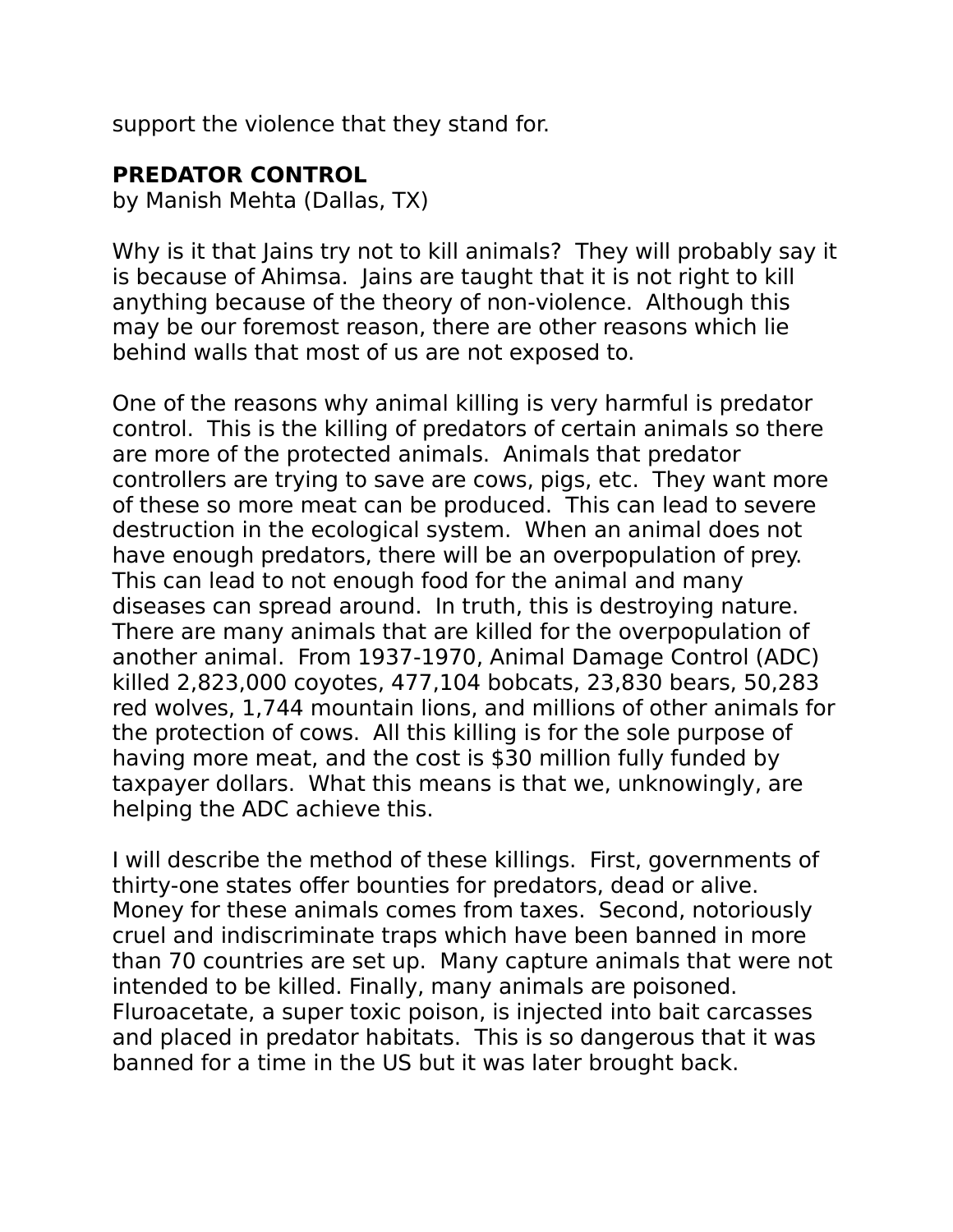Predator control is very dangerous to both the animals and the ecological community. If it is not stopped, who knows what may happen to mother nature.

## **LEATHER & SILK**

by Swapana Mehta (Dallas, TX)

Every year approximately 230 million cattle, 350 million sheep, 175 million goats and 700 million pigs are killed for their skins and flesh. The largest producers of these skins are the Soviet Union, United States and India.

Millions of animals suffer the horrors of factory farming for the production of leather goods. They are stuffed in extremely cluttered areas, deprived of food, undergo unanaesthised castration and branding. Skins of young animals are the most valued. The most prized are the abortion induced pregnancies, as they produce the most luxurious leather. And what is the need for leather?

Durability, quality, feel, and texture can be copied on alternative substances, including cotton, rubber and canvas. Vanity is harder to copy. Carseats, leather jackets, leather belts and watch-bands are all unnecessary. Available alternatives include vinyl, acetate, cotton, canvas and metal. Nonleather shoes are often hard to find, but we must strive to find noleather ones.

Silk is another product that is a product of violence. To produce a hundred grams of pure silk, a 150,000 chrysalis or silk caterpillars must be killed. They are taken from their habitats and boiled alive. Why? We have artificial silks, rayon, nylon and polyester. And yet we must use silk! The texture, quality, feel and colors are all replicable. Again, vanity is the only exception. We must refrain from allowing our vanity to be the cause of so much violence.

## **EGGS...ARE THEY ACCEPTABLE?**

by Aalap Shah (Houston, TX)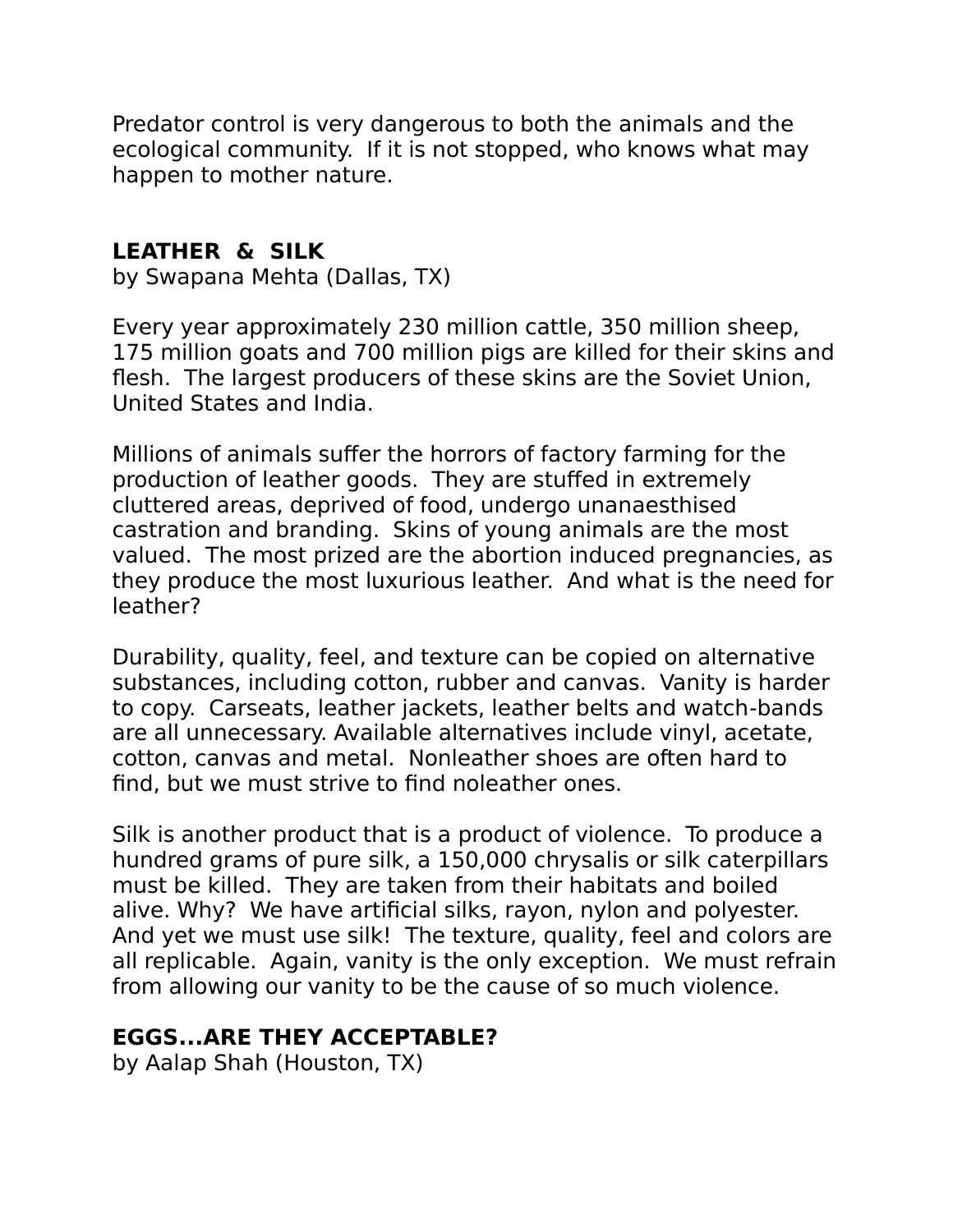The EGG. A defenseless food or more? Is it a part of our vegetarian diet or is it a killer food?

Did you know 90% of all factories treat hens, living animals, in an inhumane way? Female hens live a terrible life. Their entire life is secluded with 4 or 5 hens, all in one cage. A hen's actual life span is anywhere from 15 to 20 years, but in a factory it is reduced to only 1 or 2 years! These caged hens cannot stand or stretch with the other hens inside. The cage is somewhere around 18 inches and the average hen's wing span is 32 inches!! Hens are smashed into cages which leads to skin bleeds, they are unable to move as their feet get stuck in cage wires, and many of them die of starvation.

Hens are raised in warehouses with 25,000 other hens. They have no access to fresh air, and thousands die of heat when the air conditioner breaks down. In a typical case at Union County, NC half a million hens died when the airconditioner broke and a heat wave passed and killed the poor hens. With no space and lots of sickness, hens kill other hens. These hens are tortured, they have to release their anger. Factory owners instead of making more space for the hens, debeak the hens. Debeaking meaning slicing off the beaks with a hot iron. Hens are left unable to eat or drink, some are even left dead.

Males are of "no use", as these factory owners say, and send these hens into plastic bags to suffocate. The egg industry is totally automatic, NOT NATURAL. If hens with all this abuse don't do their job by producing eggs, then they are considered "useless" and are slaughtered. All that for chicken and scrambled eggs?

Heard enough? Here comes the Unhealthy Result. Eggs are high in cholesterol and fat. Many harmful chemicals go into making the yolk yellow. Tomorrow is a new day. Start by quitting eggs - save a life other then your own. AHIMSA!!!

#### **MOM, I WANT TO BE A VEGAN**

by Alpa Chheda (Houston, TX)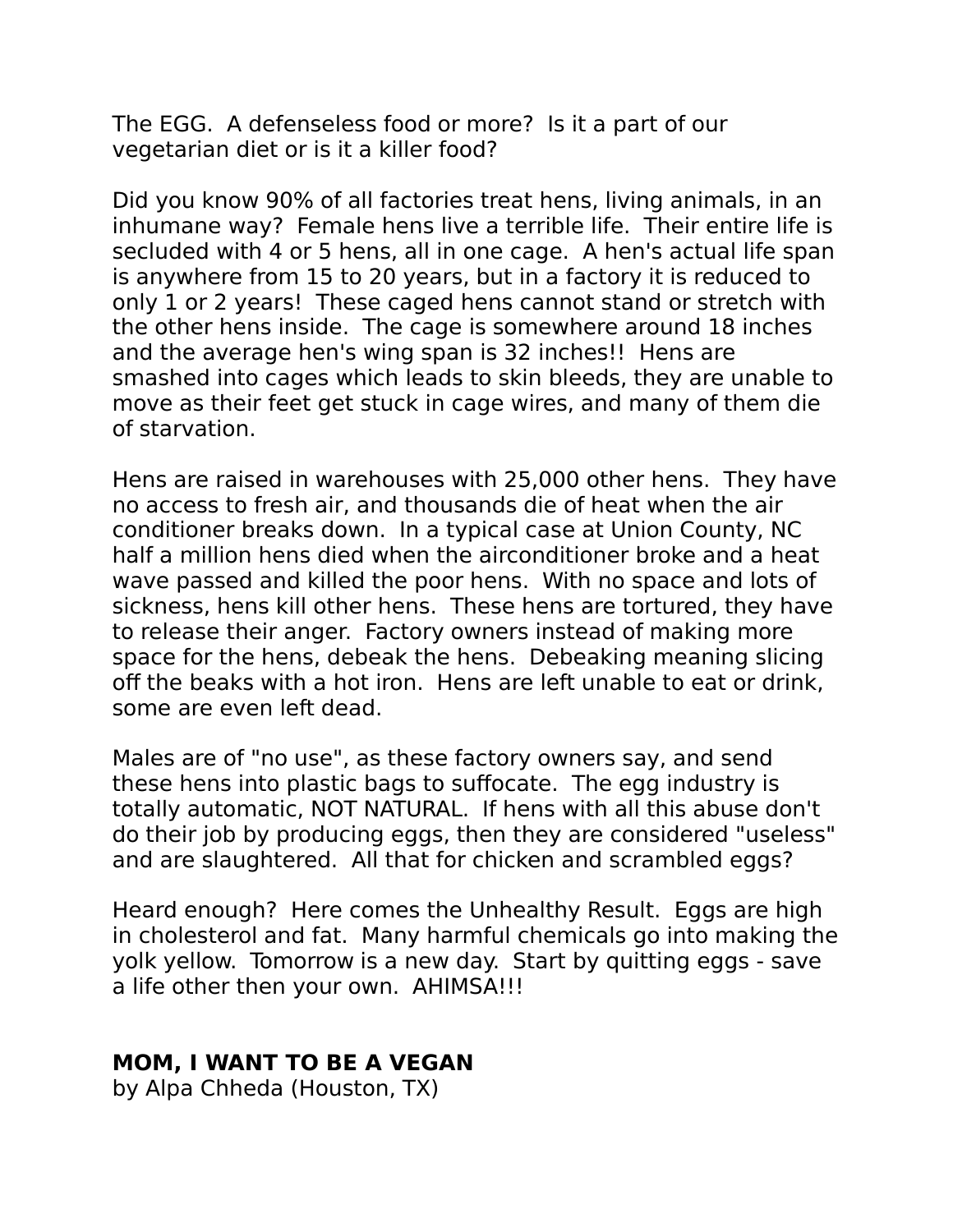"You want to be a what?" my mother asked. "A vegan. They eat no animal products at all. No eggs or dairy products."

"What about protein? You are not going to have any energy. A growing girl needs all the protein she can get!" Not exactly. Protein is made up of combinations of 22 amino acids. The eight acids that the body can not manufacture can be provided by a balanced vegan diet. Animal proteins prove unnecessary when vegetable proteins are available. Only 2-10% of the total calories consumed in one day need to be in the form of protein. Excess calcium increases the blood's acidity causing calcium to be excreted from the body to restore a natural pH level to the body and causes osteoporosis. Osteoporosis results from a decrease in the calcium level of the bone, not from insufficient calcium intake. Excessive protein consumption has also been linked to cancer of the colon, breast, prostate, and pancreas.

"But why do you want to be a vegan?" my mother said. "Cows are abused for their milk." "Not really. When I was younger we had a cow. I remember we fed the calves and then took enough milk for the family. The cow never minded."

That was in India. In the United States, cows kept for milk live on factory farms. They do not graze leisurely in a field. They are crowded into concrete milking pens where they are milked two or three times a day. These machines can cut a cow's udder, aiding the development of mastis, a bacterial infection which causes deterioration of milk quality. Bacteria spreads from cow to cow and causes death if unchecked. Electricity from these machines also shocks these unsuspecting animals.

Normal life expectancy of a cow is 20-25 years, yet the factory farm cow lives 4-5 years. Through artificial insemination, farmers impregnate the cow to attain high productivity levels, and often use harmful and unethical drugs.

Humans are the only animals who drink milk beyond infancy, and they are the only animals to drink the milk of another animal. Can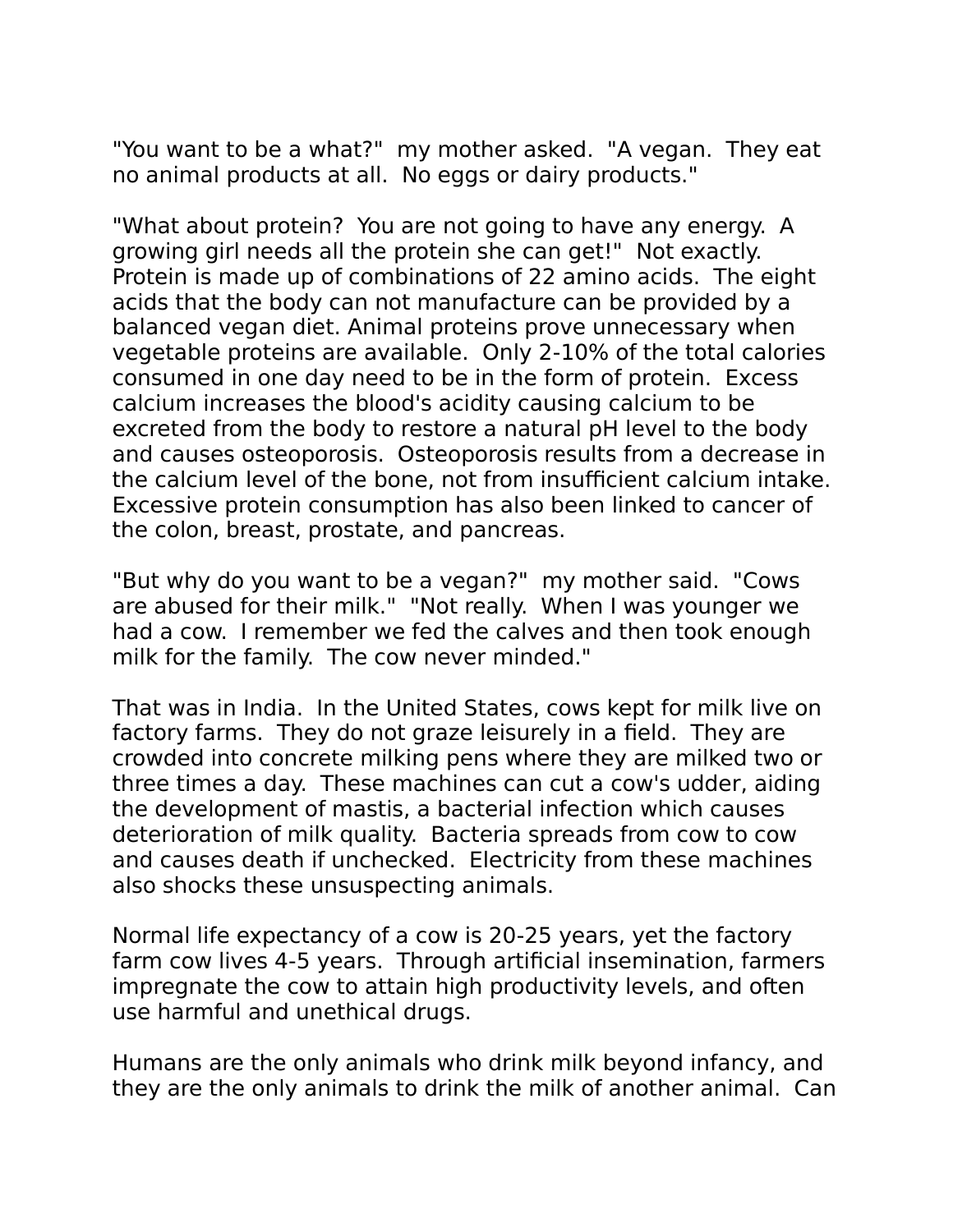you imagine a buffalo drinking a cow s milk? Can you imagine actually suckling a cow? If you are a mother imagine your infant drinking the milk of another woman. Humans drink the milk of someone who is not their mother, and not of their species.

Today I drink soy milk and avoid eating cheese. It is an easy alternative which prevents my diet from playing a part of a great injustice.

# **BRINGING JIV DAYA IN DAILY LIFE**

by Sonalben Sheth (San Diego, CA)

In order to bring change in our life we require knowledge. About 17 years ago, I found out about silk. First, I stopped buying silk, and I found other varieties to choose from. My selection narrowed, but I was able to buy enough sarees that I needed. And, one of the alternatives that I found was to buy Ahimsak silk from Khadi Bhandar. That one is a little bit rougher than the finer one, but it is still acceptable.

Then a question came in my mind, "What should I do with the old sarees that I had already bought out of ignorance?" Then I considered, "What would I do if I have a piece of meat in my pizza?" The answer is, I would throw away the whole pizza, and so the same way I threw away all the silk sarees that I had.

Slowly after silk, we realized about leather and we started looking for alternatives. We found that most Payless Shoes Source shoes and purses are made from manmade materials, so we shop there mostly. Also, now we do not buy leather wallets, belts, or watchbands. Naturally, we would not buy a car with leather seats either.

After finding alternates for silk and leather, for a while, we thought that our house was clean. We had yet to realize, that not all the food items we thought were vegetarian, were really not 100% vegetarian! For example, some yogurts had gelatin, some food fattening included lard, most of the lecithins and glycerides did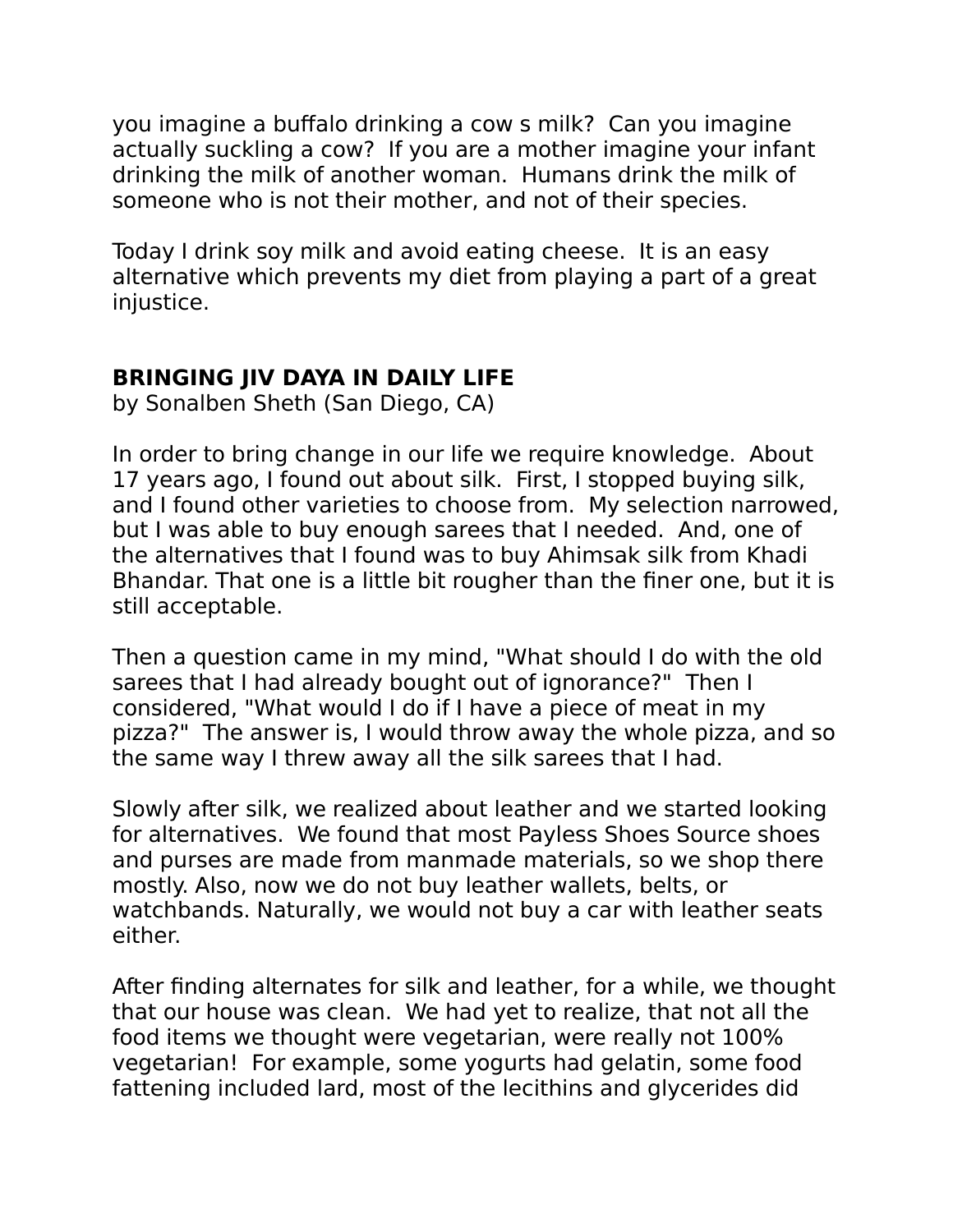not identify source, most of the cheeses were coagulated with animal rennet or pork, and so on. We had some work to do. We started a project of calling or writing manufacturers, which we still do today. We made our own list of acceptable groceries.

At the same time I found out about cruelties being involved in the manufacture of cosmetics. Immediately I called companies and trying to find alternatives. Initially we found cruelty free products at health food stores and specialty mail order businesses, but now it has become easy to get at least some cruelty- free products in the regular supermarkets too. When we called the mail order houses for cosmetics, we learned that they carried cruelty-free household cleaning items too. Now we buy only cruelty-free soap, shampoo, dishwashing detergent, laundry detergent, etc.

There is one area in which I would like to thank my mother. When we were young, she used to tell us not to have pets, but I did not understand the reason at that time. But recently I realized why, when my children wanted a hamster. We bought one. We were all excited to watch her. But soon we also saw that she was very uncomfortable inside the cage. Many times, in her two years of life, she successfully tried to escape, and every time we found and put her back in the cage. We could not bear this. We thought of taking her into jungle and setting her free there. But we were afraid that she may not survive there on her own. I felt very sad, and remembered that mother was right. After that, we have not kept any pets.

The last thing I would like to mention is the medicines. Most medicines have animal ingredients and are tested on animals. We are still working on this area.

Finally, I would like to urge you to think seriously about the cruelties involved in all these areas. Please visit health food stores, talk to salespersons, find cruelty-free products, buy them, and try them.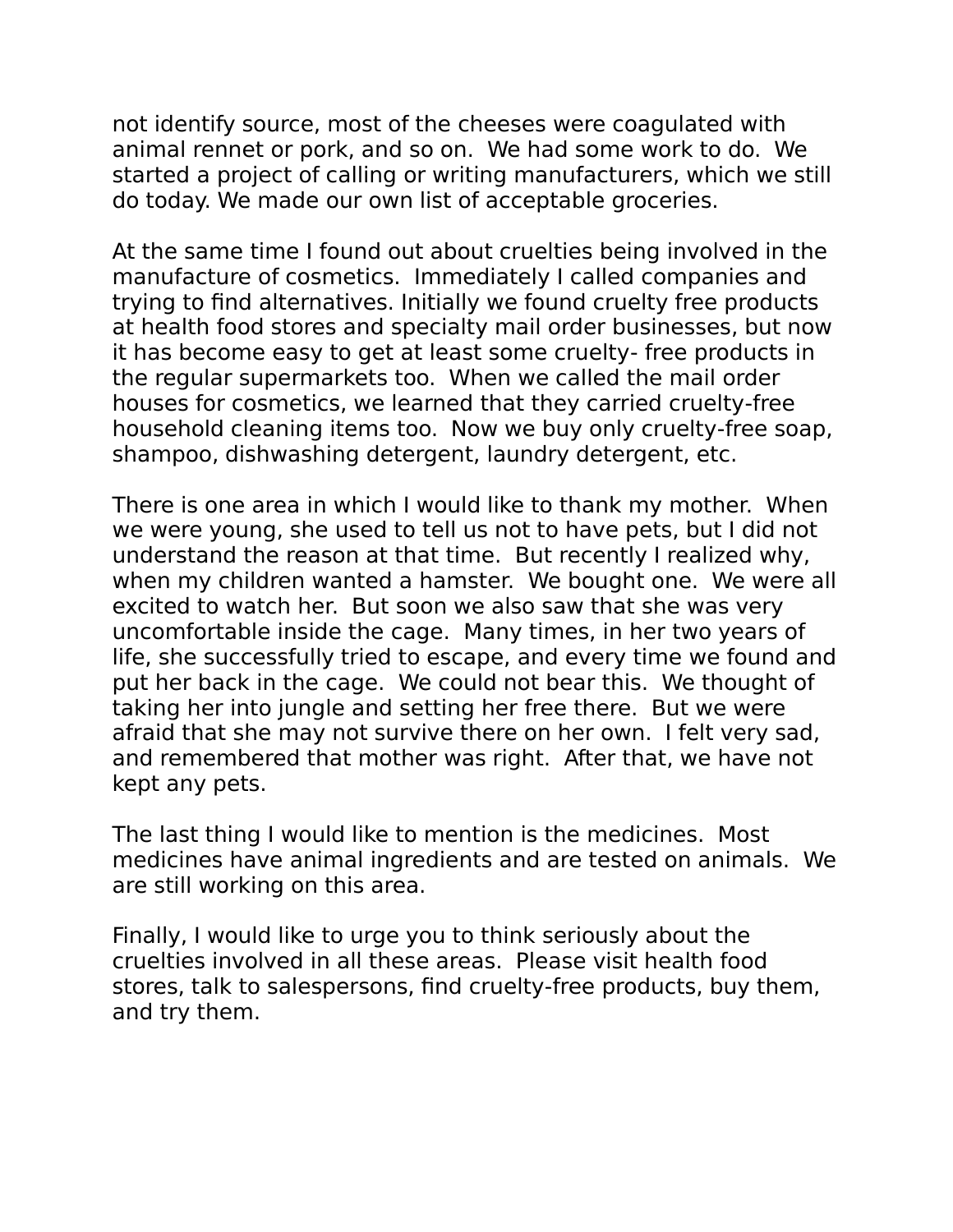## **DAIRY INDUSTRY IN AMERICA**

by Narendrabhai Sheth (San Diego, CA)

In India, we have grown up with stories of Vrindavan, how Krishna Bhagwan raised cows, and how he and his friends feasted on butter. All that has become a strong foundation of our cultural heritage. That is why all our festivity sweets are centered around milk, yogurt, buttermilk, ghee, and various dairy products. At the same time, we never explored developing any cheese product, because that would have necessitated rennet, a product of the slaughterhouse.

In our culture, we have given the cow a very special status. We respect her like our mother: we call her "Gay Mata". On certain festivals we decorate her, put a tilak in her forehead, and worship her. We also call her "Kamdhenu", the one who fulfills all our wishes. When she can no longer give milk, we send her to a Panjarapol, where she is well taken care of, until her natural death.

When a baby calf is born, he or she suckles the mother cow. After the baby is fully satisfied, we milk the cow until her breast is all empty, so that the mother's body can go on to produce new fresh supply of milk. This is the only biological fact that we put to our advantage. Because of this carefulness, we consider cow's milk innocent and Ahimsak.

This is the understanding, the belief, the cultural heritage, with which we came to America.

In America, at first, we saw that everything was big, productive and efficient. Even today, food is relatively cheap, so we are not surprised to see the milk also very cheap. Slowly we have increased our consumption of dairy products in all areas. Now we are eating far more ice cream and milk candy than we ever ate in India. We also top many food items like pizza and tostada with cheese.

We call ourselves vegetarians. Occasionally, some Americans stop to question us, "How can you still drink milk?" At that time we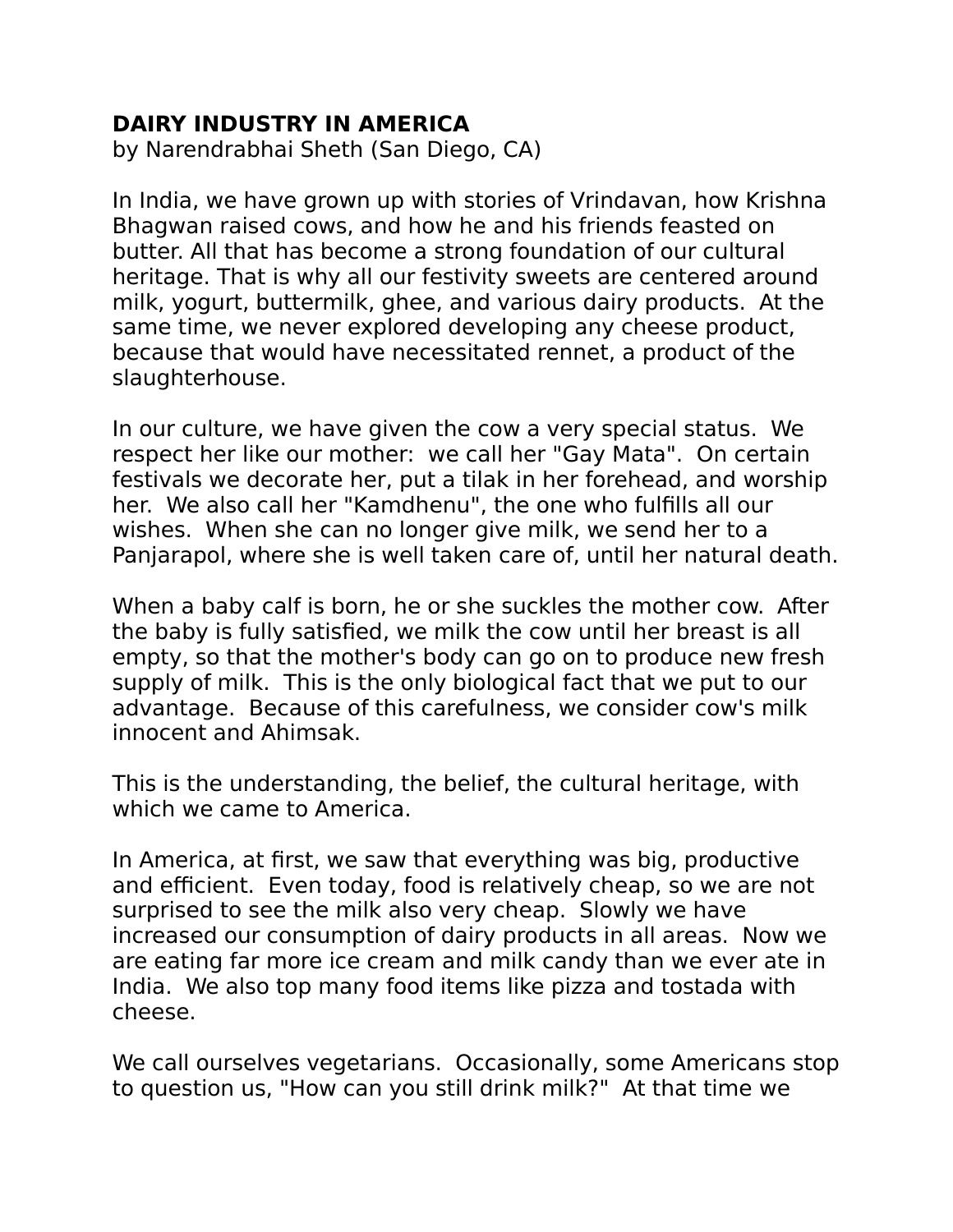explain that we don't have to kill a cow for getting her milk, therefore, there is no violence in drinking milk. In fact, we even hail it as a good essential source of protein, especially since we don't eat any meat.

But a cow is not treated here the same way we did her in India. When taken to the slaughterhouse, she is butchered just like any other animal. When alive, she is treated just like an another machine: a machine that converts grass into milk every day.

I will describe, how much humiliating a cow's life is in America. Let's create an example. Suppose you and your shareholder friends invest in a dairy farm. Once you accept that your cows are your machines for converting grass into milk, then as a businessman, all you want to see is a highest possible bottomline profit number. You may be a very kind person at heart, but you are required to keep your investors happy for they have no other concerns but money.

Under these circumstances, let us face a daily dilemma. One of your cows gives birth to a baby calf. At this point, you have two choices. The first choice is to let the baby drink away half of the milk, turning profitability from that cow into a loss. And the other choice is to sell that baby calf to a veal manufacturer for cash and feed the mother cow some genetic chemical hormones, so that she does not stop milking inspite of the mental shock of loss of her child. If you are not a Jain farmer, and if you do not have a whole community of Jains willing to pay higher prices for truly Ahimsak milk, which choice will you and your shareholders make?

In India, an ordinary engineer or an average accountant earns Rs. 2,000 per month and pays approximately Rs.15 per gallon for milk. In America, an engineer or an accountant earns \$4,000 per month and only pays \$3 per gallon for milk. What causes this tenfold disparity? In due fairness, the price of milk here should be around 30 dollars per gallon! We have always thought, that the American cows are bigger, and healthier, and all other food items also are relatively inexpensive in America, so we have happily accepted the low price of milk, without any further questions.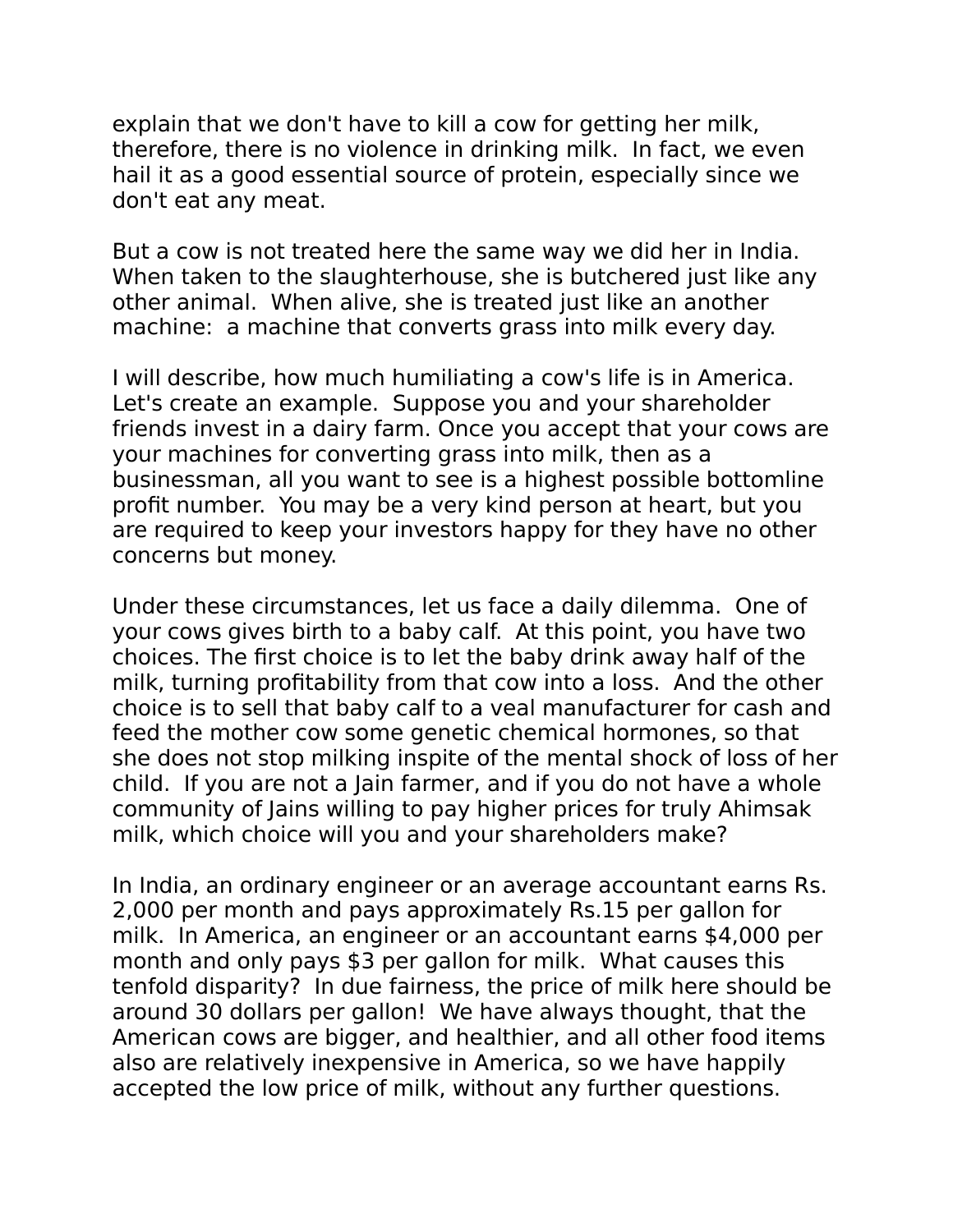However, let me tell you some facts, and please consider them very kindly. When a baby cow is born, the male baby cow is sold, the very next day, to a veal factory, for his soft flesh. A female baby cow is given soy milk, and powerful steroids, so that she becomes capable of pregnancy within a very short time. She is repeatedly impregnated artificially, continuously fed hormones and milked until she gets exhausted to below the profitability margin. Within 4-5 years, she becomes a candidate for slaughter. If she was in India, she could have lived for at least 20-25 years. But she was, unfortunately, born in America.

Because of such low milk prices, we consume far much more milk than we did in India. There we ate ice cream only on birthdays, or when someone graduated from high school. Here we find a stock of ice cream cans in every refrigerator. In India, we ate burfi, penda, and other sweets only on wedding occasions. Here we top pizza and Mexican foods with cheese almost every day. In India, milk candy was a rare treat. Here, we have made our children take them for granted. We have never tried to find out, where all this milk comes from.

And then, where does it go? Where does all this milk go in our body? Well, now-a-days, we hear again and again about the death of our friends dying from heart attacks. We hear about cholesterol clogging up their arteries. Where does this cholesterol come from? Well, cholesterol is a waxy substance found only in animal products such as meat, fish, eggs and milk. There is no cholesterol in plant food. Since milk does not grow on trees, it cannot be free from cholesterol, not even skim milk. One of my best friends just died last year. He had 2 out of 3 arteries blocked, and he was only 49 years old. He was a vegetarian, but he loved drinking a lots of milk. My father had a heart attack when he was 56. My grand father died at 63, and my grand mother died at 52. Will I still go on calling milk a good healthy food? No way!

Do we really need to drink milk? Ever since childhood, I was taught that I needed to drink it for good healthy growth. And I believed it very sincerely, because it was an integral part of Indian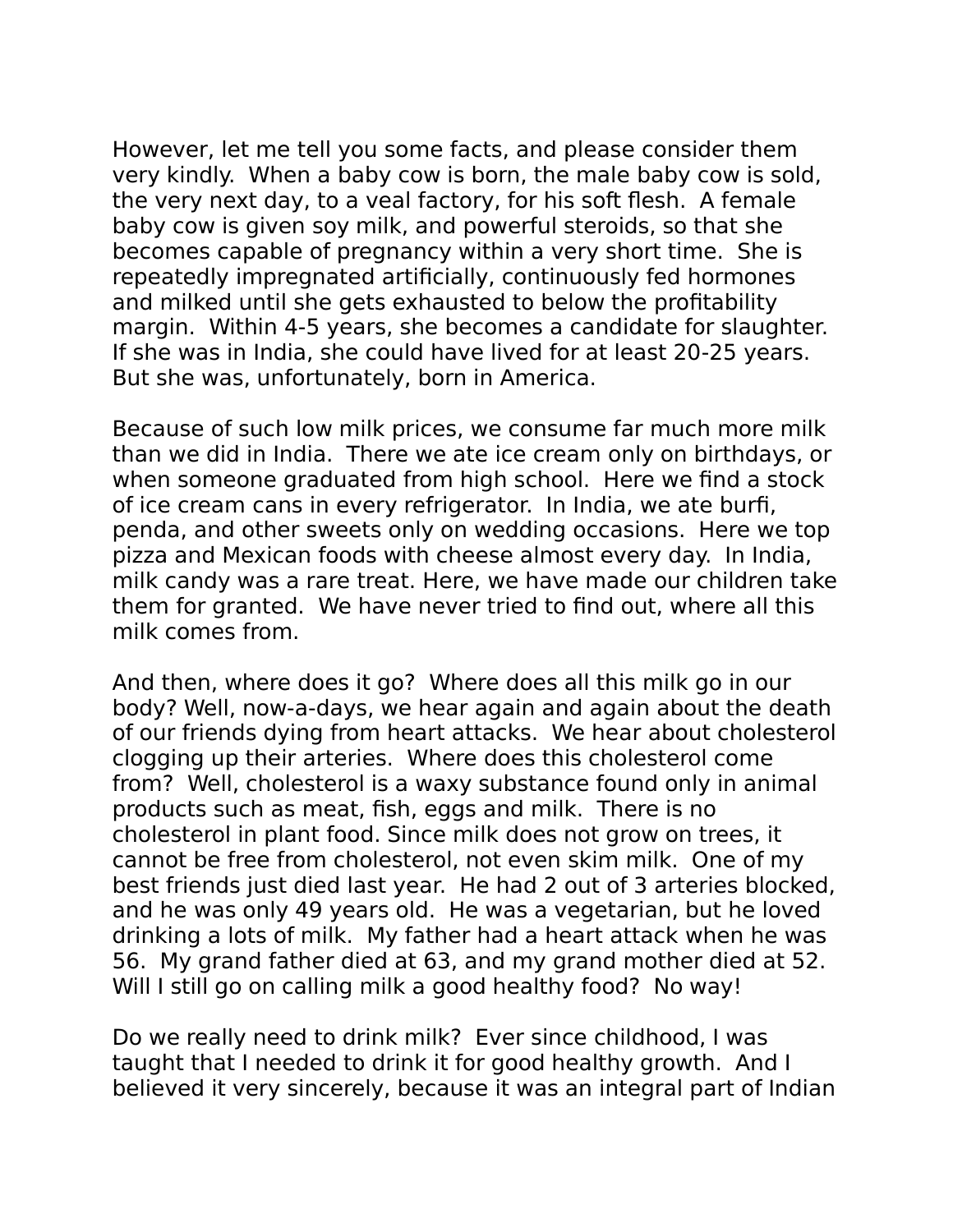culture. And that is how we raised our children also. I never stopped to think otherwise, until one day somebody asked me a few years ago, if I knew of any other animal, that continued drinking milk beyond the age of 2 years. He also asked me, if any other specie existed, that fed on milk of some other specie. These questions convinced me, and assured me, and I started looking for alternatives. I found plenty of them, and I am glad that I did so. Now-a-days, we feel even guilty, that we have fed our children so much cheese and ice cream. How would we feel, if one of them gets a heart attack at an early age? Who would be responsible for clogging their arteries? The only thing that I can tell you, is that we would be very sorry about our ignorance. And we would not continue it any more, once we have learned this.

Now you may want to know, what do I drink? Well, I have found many milk alternatives in health food stores. I have seen several preparations made from soy beans, rice, cashews, almonds, and so on. I use a powder, called "Better Than Milk". It has a taste, fairly close to that of the milk. It costs only twice the real milk, but it gives me a good feeling, that I am out of this dairy scandal, where the life of a Gay Mata is degraded to a machine living in hell. All these milk alternatives are equally rich in protein and calcium, and they contain no cholesterol. So they are healthier on both counts.

Today I have given you something to think about. And if your heart says, that you want to make your life a living statement of Jiv Daya, please cut down, if you can not immediately stop completely, at least cut down your total milk consumption. Every time you drink or eat some dairy product, think of the baby calf, who had the first right on that milk, but it had been denied.

#### **DOMESTIC VIOLENCE**

by Zarana Sanghani (Houston, TX)

(Jiv Daya represents compassion towards all life forms. The Jiv Daya & Vegetarianism Committee has spent much of its time and efforts educating Jains on animal compassion, for they are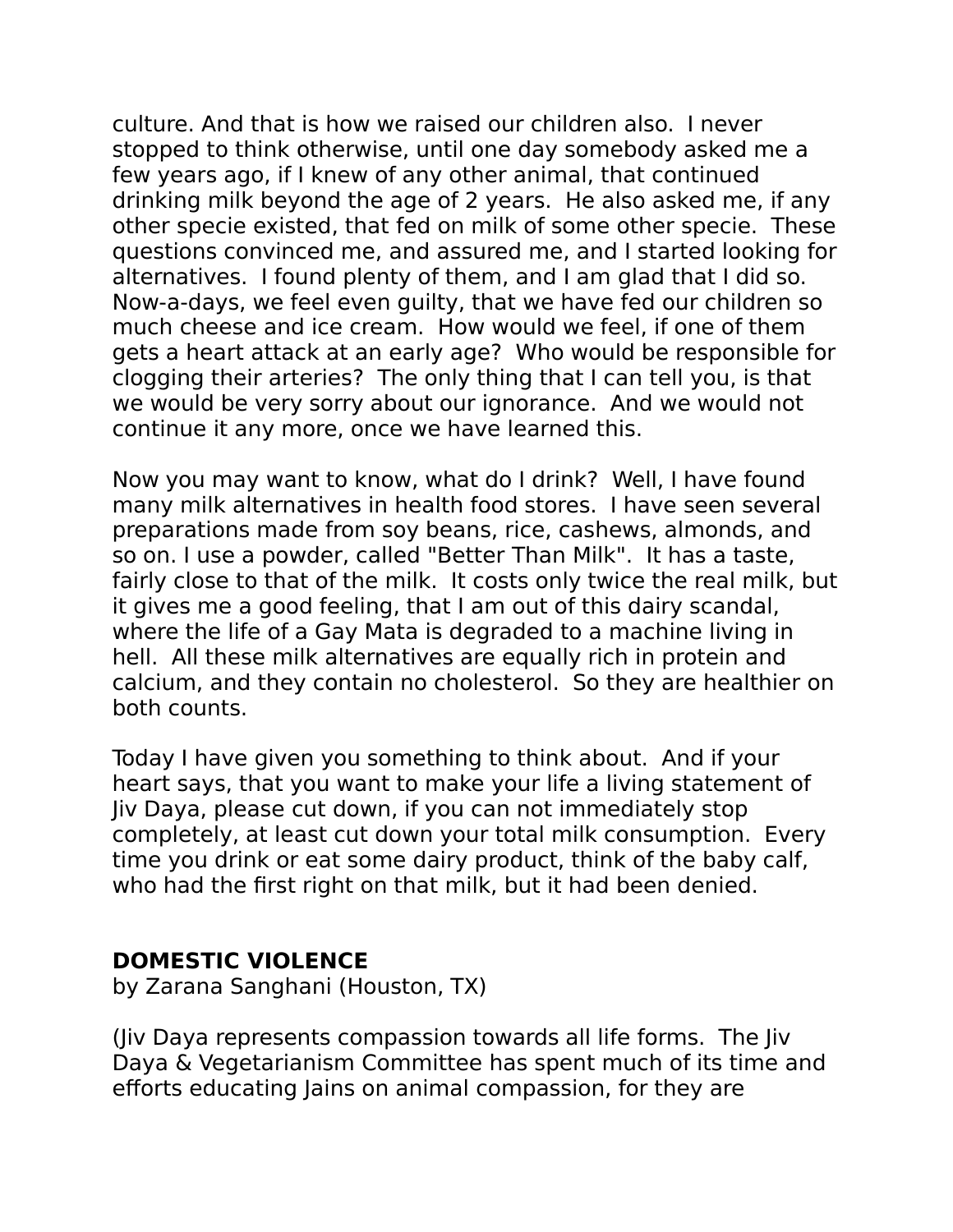voiceless creatures. However, as Jains, we must also bring Jiv Daya to all of our activities, including our relationships with one another. - editor)

Domestic violence is the number one killer of young women more than muggings and rapes combined. The number of atrocities committed everyday because of the harm a person inflicts onto a loved one is horrible and unbelievable. The abuses between family members are the most damaging and possibly the hardest to control because of its different forms: physical and verbal.

Most evident is the physical abuse. Often to release stress, a person may strike his/her child or spouse because it is easier to vent anger on someone who will later forgive because of a family relationship. However, it is important to remember to control actions and maintain respect that must exist in the family bonds. When attempting to discipline children, parents must keep in mind the fine line between discipline and abuse.

Harder to recognize but sometimes more destructive is verbal abuse. Small forms of verbal abuse can be seen everywhere - I know that sometimes even I am mean to my brother because I've had a bad day and I know I can scream at him and he'll still be there for me. But when you are in a situation where someone depends on you for support and love, you have to watch your words around them. Many will contest that they love their family, not many can say they show their love at all times. As Jains, we take an extra effort to respect every organism and living being, but sometimes it is easy to forget that respect when dealing with a loved one that is taken for granted. There is much that an individual depends upon family and friends for, and domestic violence can shatter the trust and faith s/he may put into this source of security and support.

## **AUSTIN**

A meeting was held at the residence of President Mahendrabhai and Minaxiben Mehta. Many non-Jains, especially from the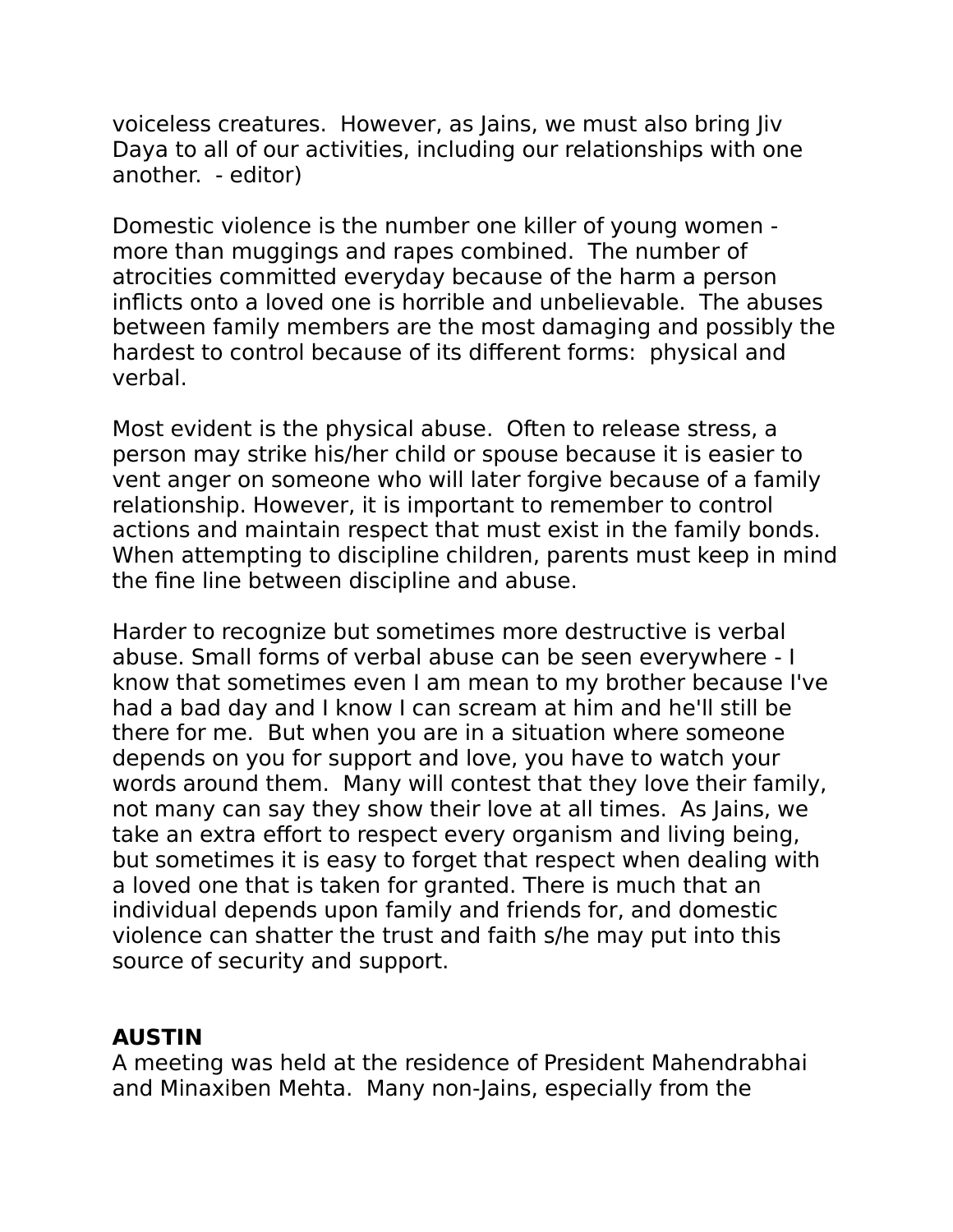Vaishnav, Swaminarayan, and Swadhyay groups joined. Narendrabhai introduced various aspects of Jiv Daya and Sonalben described how they brought them in their daily household life.

A 30 minute documentary, "We are All Noah", was shown. It starts with a Biblical story of Noah, who kindly rescued animals at the time of the Great Flood. It shows how, in the name of science, modern man is using/abusing/exploiting poor, helpless, voiceless animals. They discuss the subjects of cosmetic testing on animals, dissection in schools, and their non- animal alternatives. They also talk about the issues of pound seizure, hunting, food, veal, eggs, dairy cows, etc. The video makes a plea to all the informed, compassionate Christians not to participate in such cruelties to animals. Especially when their fate is sealed by our actions.

A short version of the video, "Diet For a New America", was shown. This part discussed the health aspects of vegetarian diets; especially heart attacks, strokes, cancer, osteoporosis, etc. A copy of this video is already sent to all the Jain centers in North America. If you have not already seen it, please do so. Besides health, it also examines the issues of compassion and ecology and environmental effects of non-vegetarian diets.

After the video, a tofu (a soybean derivative) product, "Better Than Milk?" was introduced. This milk alternative is completely free from cholesterol, and yet it is richer than a cow's milk in protein and calcium! The taste also comes pretty close to it. Above all, it can even be used for making tea. A sample of tea was prepared and offered to all those who were interested in trying it.

# **LUBBOCK**

A similar meeting was also organized by Neela Gada, at her residence, for the members of Lubbock Jain Youth Group, and other adult residents of Lubbock. Here there were more non-Jains than Jains in the audience. We watched a movie and debated how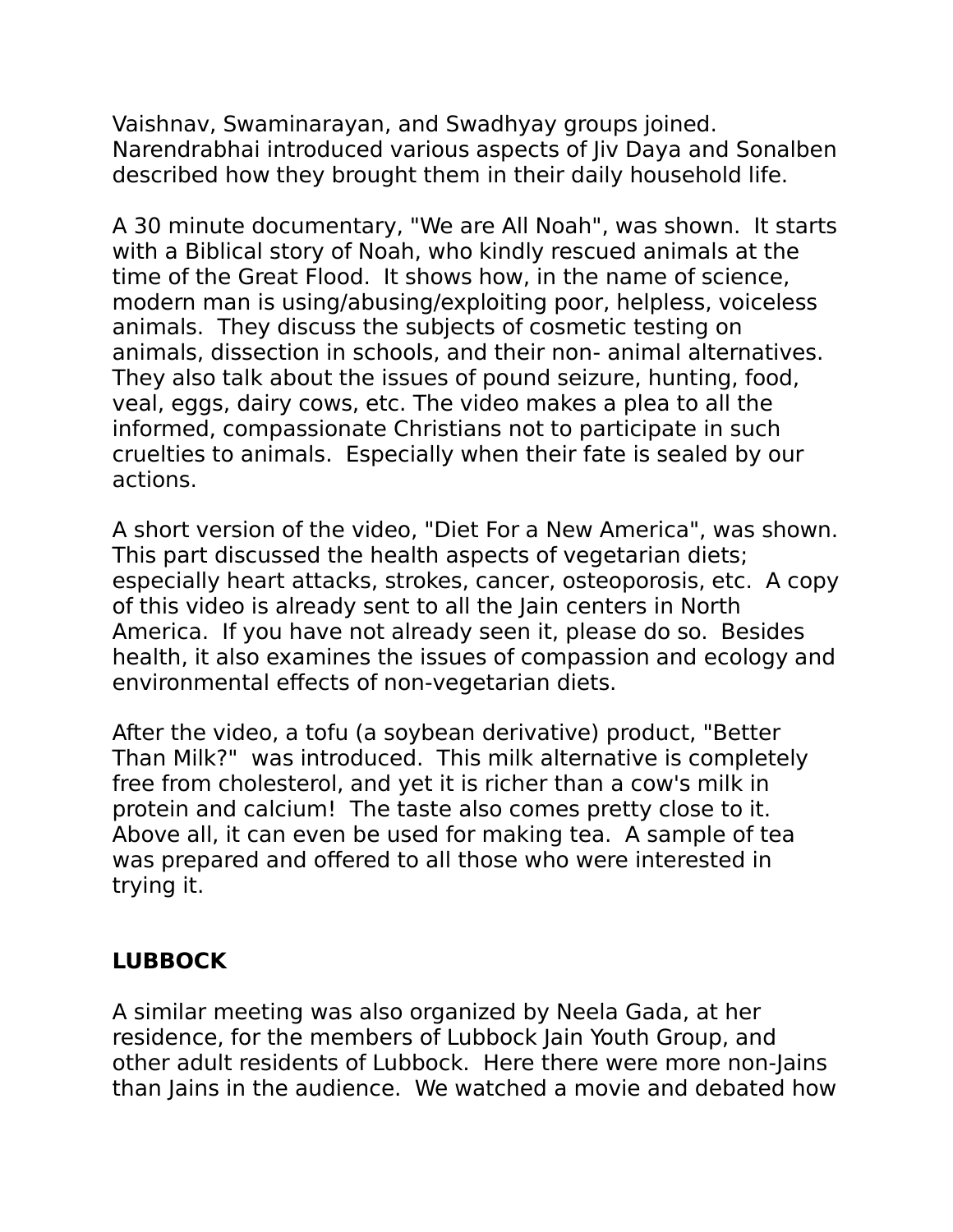much one person can do.

Finally, the evening was concluded with "soy-tea." The overall impact of the discussion was different on different people. Some felt offended, some felt shocked, but most felt enlightened. After this discussion, some Texan youths have decided to put together a list of the easily available cruelty-free products. Here is a beginning:

SHOES - Dress/Hiking Payless Shoes Source

Tennis - Ecoshoes Nike

 Casual Women's Keds HAIR PRODUCTS Nexus, Paul Mitchell CLEANSERS Whole Foods Store

TOILETRIES The Body Shop

- Neela Gada

"Better Than Milk" - this soy powder can be purchased from most health food stores. If desired, a 6-pack can be ordered at wholesale prices from:

Vegeway Distributors P.O. Box 23464 Chappanooga, TN 37422 Phone: (615) 899-1790

#### **AN APPEAL TO ALL JAIN FAMILIES**

The theme of our next Convention, at Chicago, is "Peace Through Non-Violence." Our committee will have a seminar on some of these issues. We also plan to display cruelty-free cosmetics, etc. in a booth in the exhibition hall. Do visit us and talk to us. We will also be bringing literature to provide many answers. So do take advantage of our presence there and lookout for our articles in the Souvenir. We are also thinking of presenting a small Compassionate Fashion Show during one of the evenings.

We would like a reasonable treat in return from you.